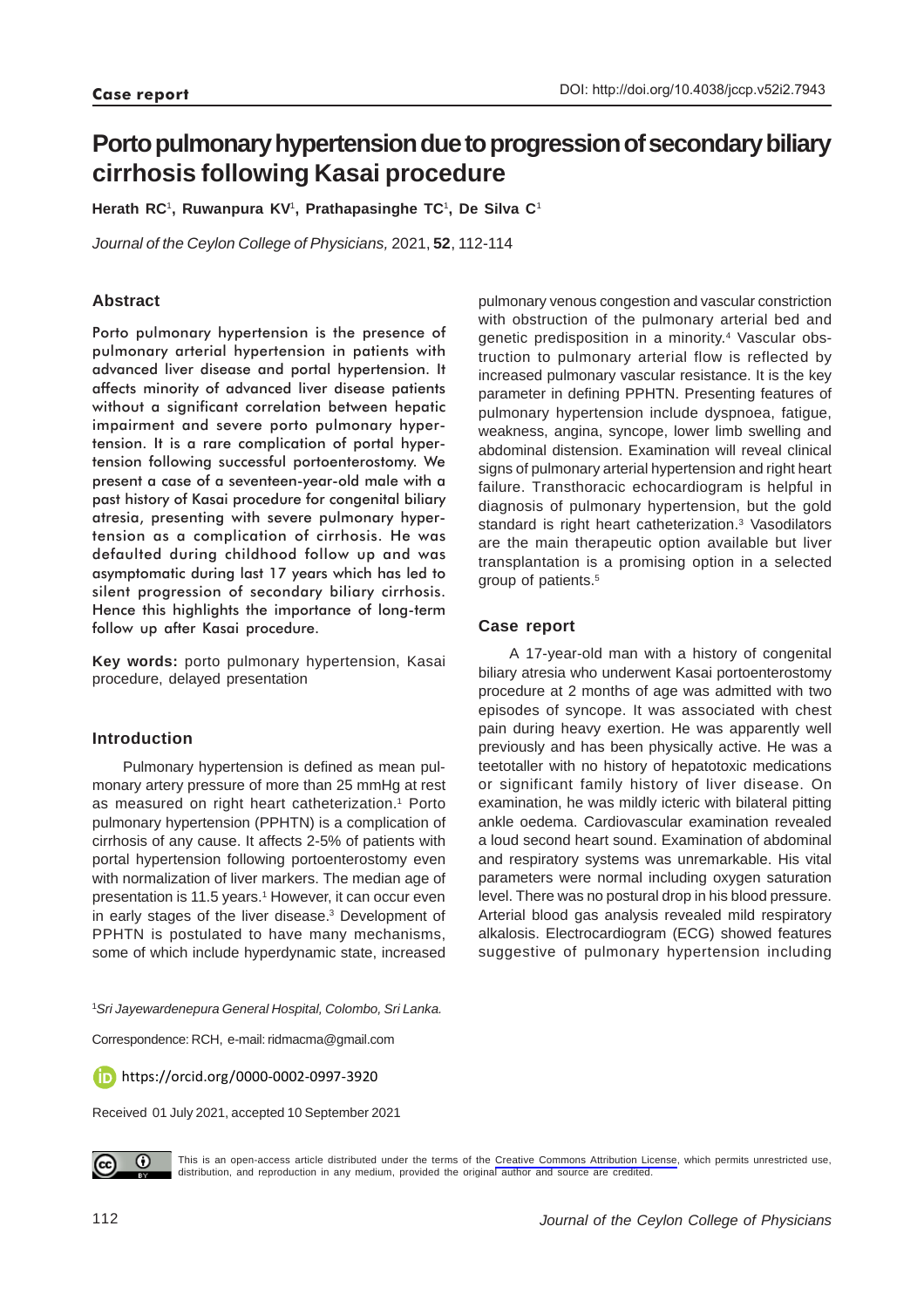P-pulmonale and T inversions involving V1-V3 leads with right heart strain pattern. There were no dynamic changes in the ECG but troponin I level was elevated (0.046 nanogram per millilitre). Transthoracic echocardiogram (TTE) showed markedly enlarged right atrium, right ventricle and pulmonary artery dilatation with severe pulmonary hypertension. There were no regional wall motion abnormalities suggestive of myocardial ischemia or hypertrophic cardiomyopathy. There were no features of left heart disease to suggest type II pulmonary hypertension. His D-dimer levels were elevated, however computed tomography pulmonary angiogram (CTPA) did not reveal evidence of pulmonary embolism. It showed dilated pulmonary arteries with increased peripheral vascular margins and evidence of right heart strain with pulmonary hypertension, further confirming TTE findings. Lung window of the CTPA did not reveal lung parenchymal pathology and spirometry showed normal lung functions essentially excluding type III pulmonary hypertension. Ultrasound scan (USS) of the abdomen showed chronic liver parenchymal changes and portal hypertension with prominent spleen. Liver functions were abnormal with features suggestive of obstructive jaundice. Right heart catheterization and transoesophageal echocardiogram were planned but abandoned due to persistently low platelet levels. Autoimmune markers for liver disease including antinuclear antibodies (ANA), anti-smooth muscle antibodies and antimitochondrial antibodies were negative. Viral hepatitis screening and Human Immunodeficiency Virus 1 & 2 antibody levels were negative. Iron studies were within normal range. Eye examination for Keyser Fleischer ring was negative and serum ceruloplasmin level and serum copper levels were within normal range. In evaluation for syncope, non-contrast CT of the brain and 24-hour Holter monitoring did not reveal significant abnormalities. His serum electrolytes showed mild hypokalaemia, hypocalcaemia and hypomagnesemia with serum creatinine of 132 miromol/litre and eGFR of 75ml/min/ 1.732. USS of the abdomen did not reveal renal parenchymal changes. His blood sugars levels and vital parameters were normal throughout the ward stay. Thus, a diagnosis of PPHTN was made in the absence of other causes of pulmonary hypertension. He was started on dual therapy for pulmonary hypertension including bosentan and sildenafil. A diuretic was started to relieve symptoms of right heart failure. Follow up revealed resolution of his symptoms with no further episodes of syncope.

#### **Discussion**

This patient had congenital biliary atresia, underwent Kasai portoenterostomy during infancy and presented 17 years later with features of porto

pulmonary hypertension. Kasai procedure involves removal of damaged extrahepatic bile duct and anastomosis of part of jejunum which then allows bile flow from liver to small intestine.<sup>6</sup> He was followed up at the paediatric clinic for seven years but unfortunately defaulted thereafter. During the childhood follow up, he was noted to have marginally elevated bilirubin levels which was managed conservatively. During the last 10 years it has gradually progressed to secondary biliary cirrhosis most probably due to remaining intrahepatic biliary obstruction.<sup>7</sup> Interestingly he was asymptomatic with underlying decompensated cirrhosis, resulting in a delayed presentation to medical care. His mild renal impairment with hypokalaemia, hypocalcaemia and hypomagnesemia is most likely due to renal tubular acidosis associated with biliary atresia.<sup>8</sup> ECG changes, positive cardiac troponins and elevated D-dimers were attributed to right heart strain.<sup>9</sup> Although the gold standard for diagnosis of pulmonary hypertension is right heart catheterization, we were unable to proceed due to low platelet count. Pulmonary vasoactive drugs including epoprostenol, phosphodiesterase 5 inhibitors and endothelin receptor antagonist bosentan are found to be effective in treating PPHTN.<sup>10-13</sup> In selected patients, liver transplantation is an option but patients with moderate to severe pulmonary hypertension have high risk of complications associated with surgery thus has poor outcome.<sup>10,14</sup> However, resolution of the PPHTN can be seen after liver transplantation.<sup>14,15</sup>

## **Conclusion**

This is an atypical presentation of portopulmonary hypertension due to slowly progressive secondary biliary cirrhosis following Kasai procedure. Lack of symptoms during this period might delay the presentation till advance disease sets in. This highlights the importance of long-term surveillance for disease progression following the procedure.

#### **References**

- 1. Benz F, Mohr R, Tacke F, Roderburg C. Pulmonary complications in patients with liver cirrhosis. *J. Transl. Med.* 2020: **8**: 150-8. doi: 10.2478/jtim-2020-0024.
- 2. Karrer FM, Bradley, Wallace J, Estrada AE. Late complications of biliary atresia: hepatopulmonary syndrome and portopulmonary hypertension. *Pediatr. Surg. Int.* 2017; **33**: 1335- 40. doi: 10.1007/s00383-017-4176-2.
- 3. Mukhtar NA, Fix OK. Portopulmonary hypertension. *J. Clin. Gastroenterol.* 2011: 703-10. doi: 10.1097/MCG.0b013 e31820656bd. PMID: 21325952
- 4. Hoeper MM, Krowka MJ, Strassburg CP. Portopulmonary hypertension and hepatopulmonary syndrome. *Lancet* 2004; **363**(9419): 1461-8. doi: 10.1016/S0140-6736(04)16107-2. PMID: 15121411